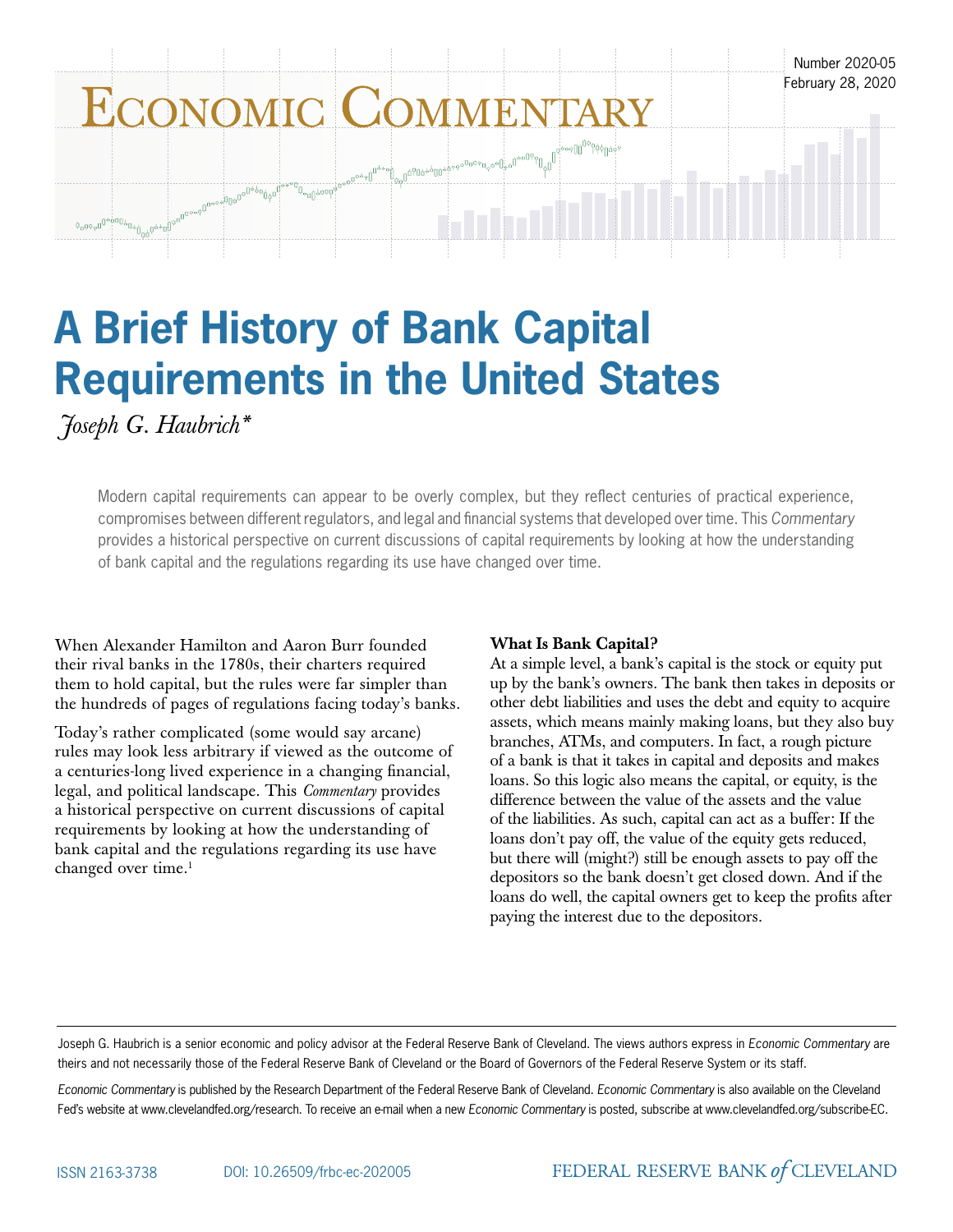This may sound a bit esoteric, but the ideas should be familiar to every homeowner.<sup>2</sup> To purchase an asset (the home) the buyer puts up some of his or her own money (the equity) and borrows the rest (the mortgage). If the house appreciates in value, the owner can sell it and make a profit after paying off the mortgage (the debt). If the house depreciates, the equity acts as a protective buffer for the lender: As long as the house price falls less than the value of the equity, the owner will get enough money from a sale to pay back the mortgage.

Because banking is such an important part of the economy, regulators have established minimum required levels of bank capital, generally requiring more capital if the bank is larger or is riskier, though exactly what counts as capital these days, and how size and risk are measured, becomes quite complex.

# Early Capital Requirements

The intricacies of modern capital requirements appear less tangled when viewed as the outgrowth of centuries of practical experience, of compromises between different regulators, and of legal and financial systems that developed over time. In Hamilton and Burr's day, banks were required to hold capital, but the rules were far simpler then than today (table 1). In the nation's earliest years, capital most often meant the specie—gold or silver—originally contributed by the bank's organizers to get it started. (Hammond, 1985, p. 134) Unlike today's capital requirements, which are set in terms of a specified fraction of assets (perhaps adjusted for risk), back then the law required a minimum absolute

level of capital, which often depended on where the bank was headquartered: Section 7 of the National Banking Act of 1864, for example, prescribed \$50,000 for places with a population of 6,000 or less. State regulations differed both as to capital levels and population, with Maryland at one time having seven categories and Nebraska eight (Grossman, 2010, p. 236).3

Early capital requirements showed more similarity to their modern counterparts than readily meets the eye, however. While the law prescribed a minimum level of capital, bank charters also restricted bank liabilities to a multiple of capital. Of course, mathematically, requiring 10 percent capital is the same as limiting liabilities to being 10 times capital. This was a restriction on liabilities, not assets (as capital ratios are phrased today), but the logic of doubleentry bookkeeping makes a limit on liabilities also a limit on assets. This identity never really held, however, because deposits were often exempted and not counted against the liability limit. It seems that Hamilton and the other bank founders assumed deposits would be specie, a usage and an assumption that did not last.4

Exempting deposits effectively made the capital requirement a rule that specie backed bank notes and for that reason, Hammond (1985) argues that these restrictions actually represented a different type of bank regulation, namely, a reserve requirement. Where a capital requirement specifies the amount of capital that a bank must hold, a reserve requirement specifies the amount of liquid assets that the bank must hold. This makes the early capital requirement

| <b>Time period</b>          | <b>Capital regulation</b>                                                                                                                                                                                    |
|-----------------------------|--------------------------------------------------------------------------------------------------------------------------------------------------------------------------------------------------------------|
| 18th and early 19th century | Banks chartered by states.                                                                                                                                                                                   |
|                             | Banks required to have a minimum level of capital to start.                                                                                                                                                  |
|                             | Rules vary by state.                                                                                                                                                                                         |
| National Banking Era, 1864  | National banks created; starting capital depends on location of bank.                                                                                                                                        |
|                             | Deposits become more important.                                                                                                                                                                              |
| 20th century                | Comptroller considers capital-to-deposit ratio, following states.                                                                                                                                            |
|                             | New Deal lists capital adequacy as requirement for Federal Deposit Insurance Corporation (FDIC)<br>coverage.                                                                                                 |
| Post-World War II           | In 1950s, capital only one component of supervision; risk of assets considered.                                                                                                                              |
|                             | International Lending Supervision Act of 1983 (ILSA) requires supervisors to create capital<br>requirements.                                                                                                 |
|                             | United States implements Basel I in 1989; explicit risk-weighted assets.                                                                                                                                     |
|                             | Federal Deposit Insurance Corporation Improvement Act of 1991 (FDICIA) creates prompt corrective<br>action.                                                                                                  |
| 21st century: Basel and     | Basel II, 2007, creates standardized and advanced approaches.                                                                                                                                                |
| Dodd-Frank Act              | Basel II and Dodd–Frank Act create capital conservation buffer (CCB), countercyclical capital buffer<br>(CCyB), supplemental leverage ratio (SLR), and global systemically important bank (GSIB) surcharges. |
|                             | Stress tests: Dodd-Frank Act Stress Tests (DFAST) and Comprehensive Capital Analysis and Review<br>(CCAR).                                                                                                   |

#### **Table 1. Summary of Capital Regulations**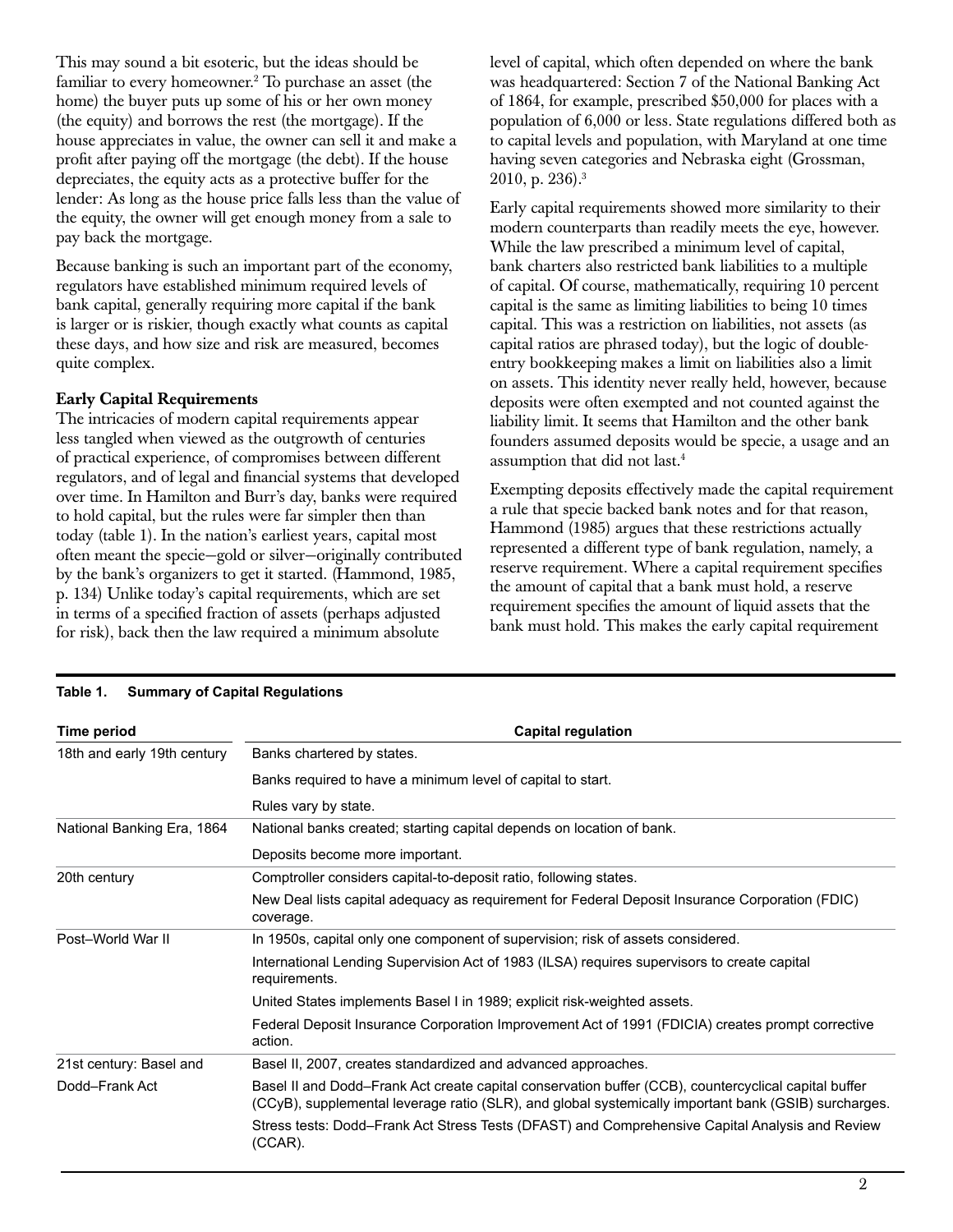that banks hold a certain amount of gold relative to their liabilities look a lot like a reserve requirement. The restrictions soon explicitly required that banks hold a fraction of liabilities as specie, which made it a classic reserve requirement. Gradually, deposits became more important than bank notes, which eventually disappeared, leading to today's reserve requirements, where banks must hold a certain amount of cash or reserves with the Federal Reserve as a fraction of their deposits.

The early capital requirements also took the idea of capital as a buffer stock very seriously, as equity at times had double, triple, or even unlimited liability (Grossman, 2010, p. 237). That meant that if the bank suffered losses, the equity holders would have to pony up more money. Furthermore, capital did not have to be "fully subscribed" before a bank opened: Section 14 of the National Bank Act of 1863 required just half the capital to be paid in before operations could commence. This created the distinction between authorized and paid-up capital. The remaining "uncalled'" capital served as an additional buffer in case of losses. An individual might subscribe for, say, \$1,000 of capital, pay in \$500 with specie, and remain liable for the additional \$500 if the bank had need of it. If the stock had double liability, the individual might then be asked to contribute another \$1,000.5

Even today, though, double liability is not completely gone, at least for firms that own a bank, if not for individual investors. An echo remains in the Federal Reserve's "source of strength" doctrine, whereby companies that own or control a bank may be liable for more than their original capital investment. The roots trace back to aspects of the 1956 Bank Holding Company Act, but the doctrine was refined and explicitly added to the Federal Reserve's Reg Y in 1984. It became legislatively codified in section 616(d) of the Dodd-Frank Act (Lee, 2012a, 2012b).

# The Twentieth Century

In the early years of the twentieth century, the focus began to change from a minimum absolute level of capital toward the more modern idea of requiring capital based on the size and risk of the bank. In 1914, Comptroller of the Currency John Skelton Williams proposed legislatively mandating a capital-to-deposit ratio of one-tenth (Hahn, 1966), though the proposal never became law. The notion of capital limiting liabilities, such as deposits, rather than assets, such as loans and investments, still held sway. This view even has some modern adherents: The Nobel Prize winner Roger Myerson has suggested that capital requirements be phrased in terms of ratios to liabilities, as the point of capital is to provide a buffer that makes the bank's liabilities safer (Myerson, 2014).

Critics of the capital-to-deposit ratio argued that a bank suffers losses when its assets underperform, so an asset ratio better measures the ability to absorb losses. In 1939 the FDIC defined capital adequacy as having

an asset ratio of better than one-tenth capital to total assets—New Deal legislation had listed adequate capital as a prime criterion for deposit insurance eligibility. In 1942, quantitative criteria were effectively suspended to aid in the war effort by bank supervisors not wishing to restrain banks' purchase of Treasury securities (Orgler and Wolkowitz, 1976). The question returned after the war, however, with the comptroller's office looking at the ratio of capital to what it termed risk assets, that is, assets excluding cash and government bonds, a very early form of "risk-weighted assets" that became important later on. By 1952 the Federal Reserve Bank of New York created an explicit formula for weighting different assets by their risk, and in 1956 the Board of Governors adopted a similar ABC (Analyzing Bank Capital) model. The trend was not monotonic, however, as in 1962 the comptroller, on the urging of banks, de-emphasized formulas (Hahn, 1966) and even in the 1970s maintained that capital ratios were only one part of a suite of tools for assessing bank health (Tarullo, 2008). Furthermore, the different regulators had different definitions of what counted as capital. Capital ratios were used as a supervisory instrument, but the legal authority to enforce capital limits was at best unclear. The Federal Reserve lost a court battle in 1959 when it tried to revoke Federal Reserve membership on the basis of capital problems (Orgler and Wolkowitz, 1976).

In the 1970s, oil shocks and stagflation created an uncertain macroeconomic environment. Large firms reduced their dependence on banks by accessing commercial paper and other products in the capital markets; savers moved into money market funds. Several high-profile failures, such as Herstatt and Franklin National, highlighted the problem. Banks' efforts to compete led to the erosion of the New Deal regulatory regime, which was based on restricting activities and investments. As the old regime crumbled, supervisors increasingly moved to capital regulation as a substitute for direct control. In 1981 the Office of the Comptroller of the Currency (OCC) and the Federal Reserve jointly issued formal capital ratios, of 5 percent capital to assets, while the Federal Deposit Insurance Corporation (FDIC) separately issued a 5 percent guideline (Tarullo, 2008). In 1983 this was extended to the largest 17 banks in the United States, and later that year legislation explicitly required the agencies to set capital ratios. The legislation (the International Lending Supervision Act of 1983, or ILSA) was in part a response to a court ruling that regulators did not have authority to close a bank based on a low capital ratio by itself.

# Basel Takes Center Stage

Throughout the 1970s and early 1980s, while capital was becoming a more important regulatory tool, international aspects of capital regulation became increasingly prominent. Worries that differing regulations created an uneven playing field, giving some large international banks (particularly the Japanese) an unfair advantage, coupled with concerns about bank resilience after the Latin American debt crisis, led to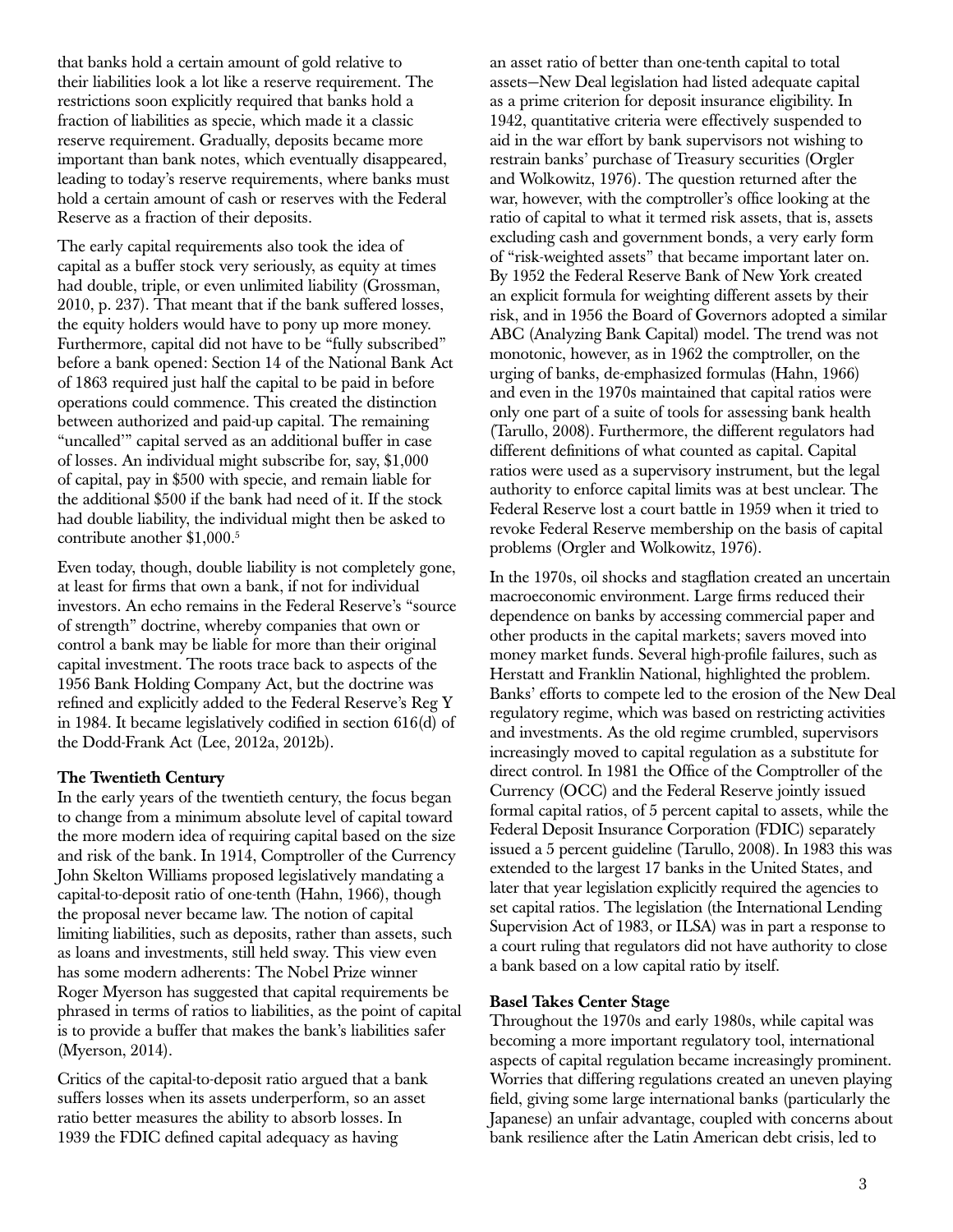a renewed emphasis on coordinated requirements across countries (Wagster, 1996). The forum for this was the Basel Committee on Banking Supervision (BCBS), a group created by the G-10 countries and housed at the Bank for International Settlements (BIS) in Basel, Switzerland.

This is not the place to go into the rather complicated international politics that led to the first Basel agreement, known as Basel I, but the final version of the accord was released in July 1988. However, as an international agreement it had to be implemented by the separate national authorities, which for the United States occurred in January 1989 (with a four-year transition period).

The major reform of the Basel I accord was the introduction of risk-weighted assets (RWA). The worry was that a straight capital ratio did not depend on an asset's risk, and so made no distinction between a bank with loans to major corporations and AAA rated bonds, and one loaded up on risky ventures. A capital requirement might then even encourage banks to take more risk, getting a higher return for the same amount of capital. Basel's approach was to assign assets to one of five categories of credit risk, with the riskier categories requiring more capital. For example, sovereign debt was given a weight of 0 percent, residential mortgages got 50 percent, and commercial loans 100 percent. In addition, there were conversion factors for offbalance-sheet items, such as loan commitments, which had not previously been subject to capital requirements at all.

Basel I created two minimum capital requirements, one for core capital, termed "tier 1" at 4 percent of RWA, and one for total capital, which was the sum of tier 1 capital plus additional items called "tier 2" capital.<sup>6</sup> These definitions were somewhat different from the US definitions of "primary" capital and "total" capital used before Basel (Walter, 2019, p. 11). However, US supervisors retained a capital ratio against total assets (that is, not risk weighted), termed a leverage ratio. This was meant to protect against risks beyond credit risk, and sprang out of a fear that some banks might become highly leveraged by concentrating on assets with lower risk weightings.

National regulators did not always wait for international consensus: A major change in US capital requirements arrived in 1991 with the Federal Deposit Insurance Corporation Improvement Act (FDICIA), which introduced prompt corrective action (PCA). The idea was to get banks to build up their capital before it became so low that they failed or were closed. FDICIA created categories of capital ratios based on total, as opposed to risk-weighted, assets. Banks below the highest category, "well capitalized," were subject to restrictions on executive pay and on acquiring other banks or branches and could face heightened supervision. If a bank was critically undercapitalized, the regulator had to put the bank into receivership or conservatorship.

Even as it was rolled out, people were aware of weaknesses in Basel I, such as considering only credit risk, and choosing a somewhat arbitrary number of risk classes and weights. And while some of the issues could be addressed, such as by the amendment of 1996, which added market risk (the risk of interest rate changes for those assets the bank held for trading) to the accord, other developments, such as the rise of securitization and the development of internal risk models by banks, required more extensive changes. For example, in the securitization process, a bank could sometimes reduce its capital requirement without reducing its risk by selling off a portion of its loans and buying back only the risky part (or "tranche") of the resulting security. While securitization and other off-balance-sheet activities provided many advantages to banks and borrowers, such as diversifying balance sheets, they also were prone to being used for such regulatory arbitrage.

To address these weaknesses, the international community again worked through the BCBS for a second accord. Basel II did not change the minimum capital level, but it made major changes to the way RWA was calculated. Smaller banks could continue to adhere to the Basel I rules for calculating RWA, dubbed the "standardized approach," but larger banks also had to apply a new formula, dubbed the "advanced approach." This involved calculating a (rather complicated) formula based on expected losses produced by a bank's own internal risk model. Affected banks are required to have capital equal to the greater of the standardized and advanced approaches.

### Basel Meets Dodd and Frank

The US rules implementing Basel II were finalized in July 2007, to take effect in April 2008. This timing guaranteed a need for a Basel III to respond to the great financial crisis. As in the case of prompt corrective action, national and international changes moved in parallel. Basel III standards were promulgated by the BCBS in December 2010, shortly after the July signing of the Dodd-Frank Act (DFA). In 2013, US regulations effectively jointly implemented both strands of capital requirements.

Basel II promoted 3 pillars of capital regulation: minimum capital requirements, supervisory review of capital adequacy, and market discipline. Pillar I on minimum capital requirements proved most amenable to detailed regulations, and along with adjusting the requirements for credit risk and securitization exposures, brought in market risk and operational risk to the picture.

The new regulations applied to all banks and to bank holding companies (companies that owned or controlled a bank) with assets over \$1 billion. The regulations also introduced a new definition of capital, "common equity tier 1" (CET1), in response to concerns that tier 1 capital was too broad a definition and did not provide a sufficient buffer during the crisis. A minimum CET1 ratio was added to the previous requirements—the tier 1, total, and leverage requirements remained. The definitions behind risk weighting also were shifted, with many more risk categories than the five (four in the United States) initially specified in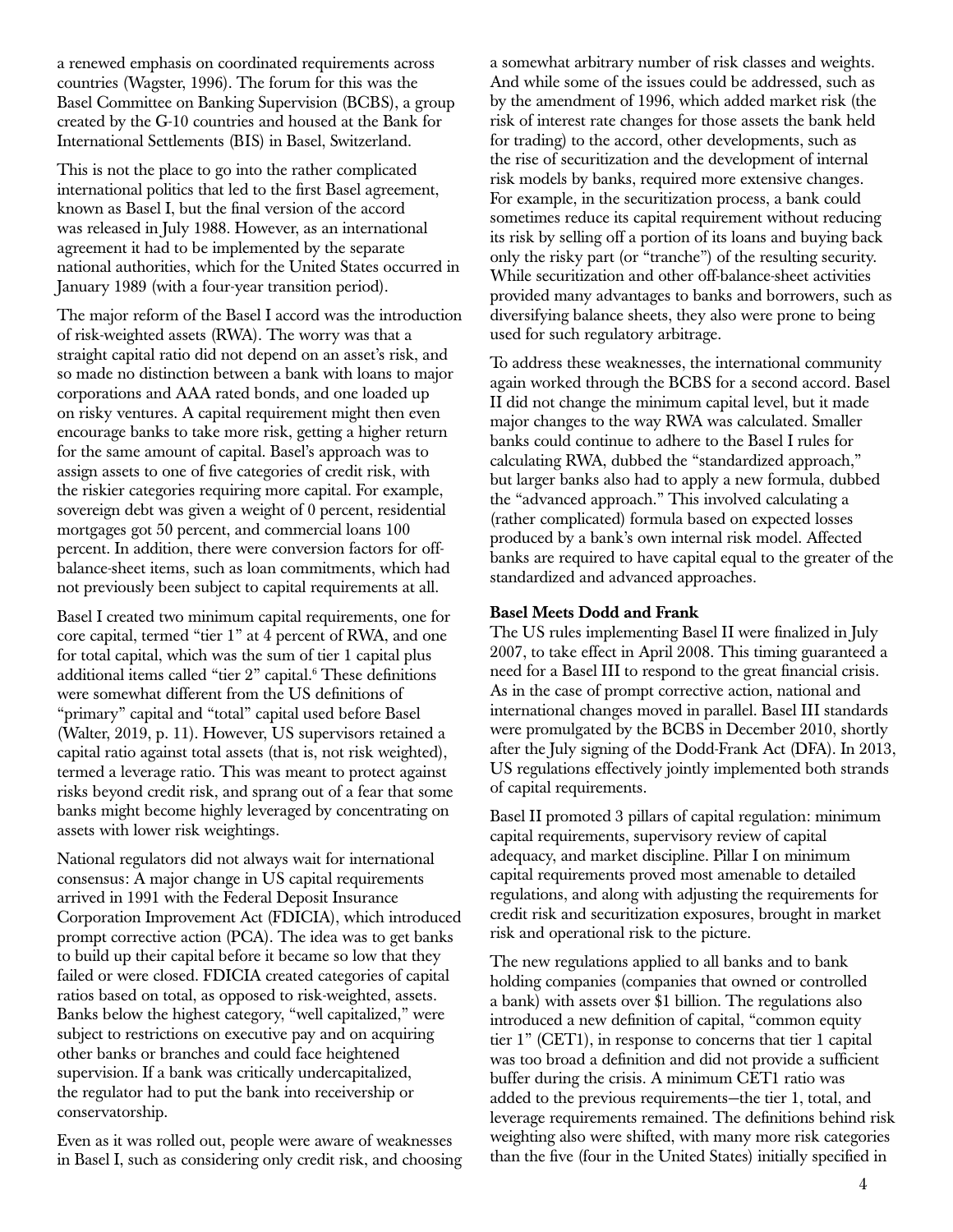Basel I. Some of these risk weights exceeded 100 percent so that an item contributed more to RWA than its value.

The regulation implementing Basel III and the DFA considerably complicated bank capital requirements, and to a great degree this was deliberate, with the idea that large and more sophisticated banks should face stiffer requirements. In part, these stricter standards were implemented by creating requirements for a series of socalled capital buffers. There is the capital conservation buffer (CCB), which requires banks to retain earnings if their capital is less than 2.5 percent above the minimum ratio, with the restrictions getting stricter the further the buffer falls below 2.5 percent. Large bank holding companies that are felt to be particularly important and designated a global systemically important bank (GSIB) also face the GSIB surcharge, an additional charge calculated to offset the systemic risk caused by being a GSIB. On top of that, the GSIBs have to meet a total loss absorbing capacity (TLAC) threshold, where they must meet a minimum ratio of equity plus long-term debt. The idea is to provide an additional buffer (loss absorbing capacity) before depositors and the FDIC take a loss.

The supplemental leverage ratio (SLR) is not a buffer on top of other requirements, but for those banks using the advanced approach, it has them calculate leverage in an alternative manner, including off-balance-sheet items such as derivatives and credit commitments. These advanced-approach firms must meet both the 4 percent leverage ratio and the 3 percent SLR. GSIBs have a 2 percent "leverage buffer" added to their SLR and thus face a 5 percent standard.

Along with tailoring capital requirements to differing banks, the regulation implementing Basel III and the DFA also tailors the requirements to economic conditions. The capital rules described so far apply whether the economy is in a boom or in a recession and cannot easily be varied when risks in the financial system change. The countercyclical capital buffer (CCyB) is an attempt to add some cyclical variability to the regulations: It can vary between 0 percent and 2.5 percent of RWA and is set at the discretion of the national authority, which, in the case of the United States, is the Board of Governors of the Federal Reserve. Like the CCB, the CCyB is meant to get banks to build up the buffer, and so they face restrictions on earnings disposition until they reach the level.

#### Stressing the Last Taxi

One conundrum created by capital requirements is often referred to as the last taxi problem. It stems from an old story about a traveler arriving by train late one evening. Worried about being able to find a cab so late in the evening, he is relieved to see a taxi waiting, under a sign saying "one taxi must always remain at the train station." The traveler hops in the cab, names his hotel, but the cabbie refuses to move, and points to the sign. Thus a bank has capital to protect against losses and against going insolvent

and thus getting shut down but now faces the prospect of being shut down for violating capital requirements. The supervisory stress test attempts to get around this problem by making sure banks will have enough capital to operate when conditions get bad—when there is a "stress environment." Banks (and bank holding companies) are required to project revenues, losses, reserves, and capital under three stress scenarios, denoted the baseline, the adverse, and the severely adverse scenarios. Banks are required to show that they will have enough capital to meet requirements under the stress scenarios. The stress tests actually come in two flavors: those mandated by Dodd-Frank, known as Dodd Frank Act Stress Tests, or DFAST, and for larger firms, the Comprehensive Capital Analysis and Review, or CCAR.

The stress tests represent a large departure from previous capital requirements. While the forward-looking estimate of losses builds on the advanced approach requirements of Basel II, where banks had to hold capital against expected losses, the stress tests add scenarios meant to mimic the losses observed in a recession or other adverse stress event. Furthermore, tests results for individual firms are publicly disclosed. This allows regulators and particularly the public to make horizontal comparisons across firms with regard to their capital positioning. The repeated nature of the test (occasionally for DFAST, yearly for CCAR) also encourages firms to improve their risk measurement and risk management techniques, perhaps as important a result as requiring enough capital.

#### **Conclusion**

Since the time of Hamilton and Burr, the laws and regulations around bank capital have changed dramatically, both in format and scope as the economic, financial, and legal environment has changed. And the evolution has not ended. In May 2018 the Economic Growth, Regulatory Relief, and Consumer Protection Act (EGRRCPA) amended provisions in the Dodd-Frank Act, adjusting risk weights and changing the capital planning requirement associated with the stress tests. In 2019, the Federal Reserve proposed consolidating the capital buffer with the stress test requirements, tailoring the buffer to the risk of individual banks (Quarles, 2019). So it is quite likely that the long evolution of capital requirements will continue.

#### Footnotes

1. This *Commentary* is not meant to provide legal advice or supervisory guidance on current capital requirements.

2. Admati and Hellwig (2013) use this analogy to great effect.

3. What is often considered a major determinant of a firm's capital structure (Myers, 2001), the corporate tax rate, did not play a major role in the early American economy. The corporate income tax was introduced on a permanent footing in 1909, with a temporary measure having been used in the Civil War (Slemrod, 2008).